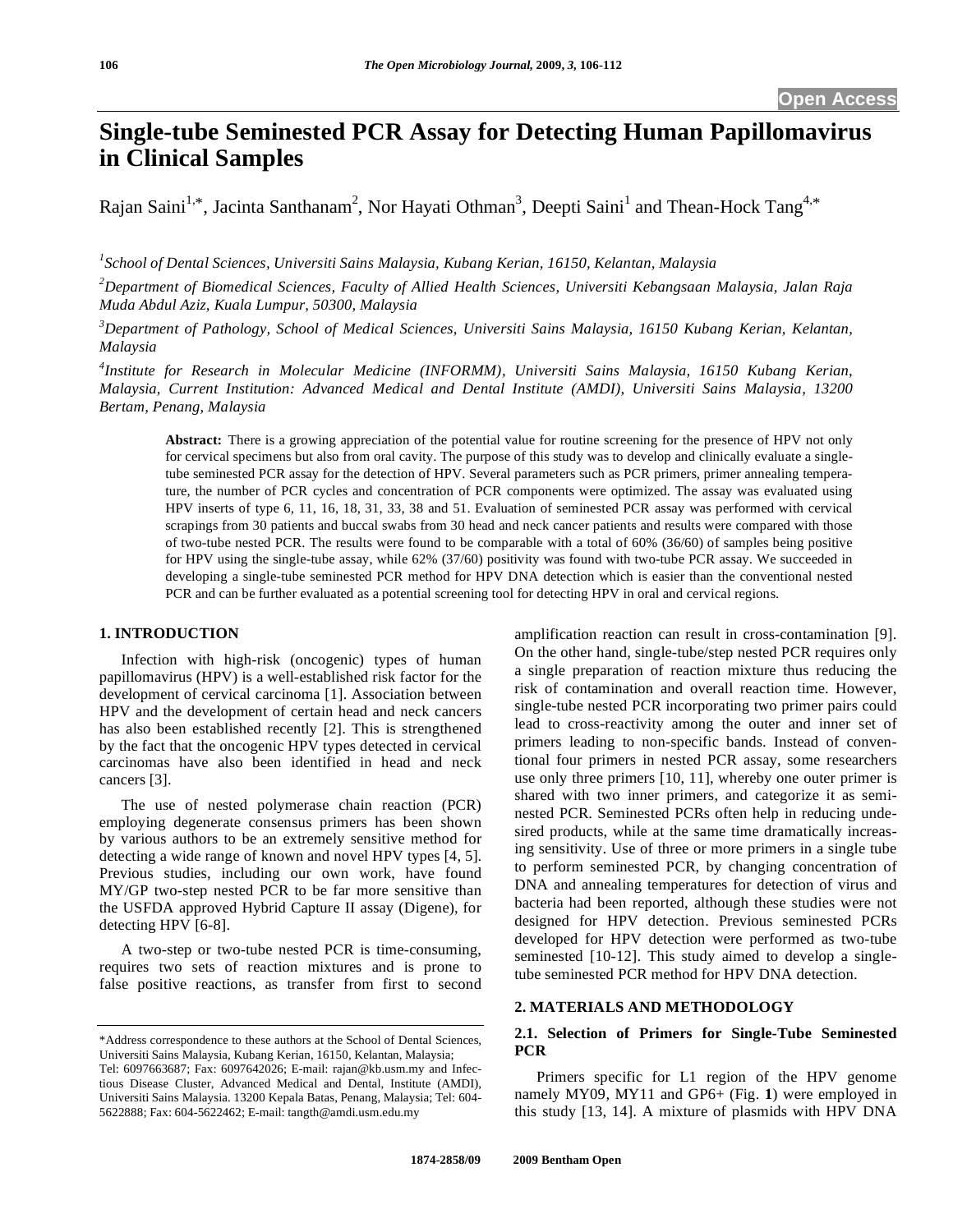## **Amplimer Size**



**Fig. (1).** Diagrammatic representation of the locations of MY09/11, GP5+/6+ general primer sets on L1 region of HPV genome. The expected amplicon size for each of the primer set is indicated.

inserts of type 6,11,16,18,31,33,38 and 51 were utilized as templates in the PCR.

#### **2.2. Optimization of Single-Tube Seminested PCR**

 Optimization of the PCR was done on several parameters such as annealing temperatures of MY09/11 and MY11/ GP6+ primer pairs, concentration of MY09,11 and GP6+ primers, MgCl<sub>2</sub>, *Taq* polymerase and number of cycles for first and second round PCR, to obtain best results with HPV plasmid DNA.

#### **2.3. HPV Detection by Single-Tube Seminested PCR**

 For this assay optimized amounts of reagents (primers MY09, MY11, GP6+; MgCl<sub>2</sub>; *Taq* polymerase), dNTPs, buffer and sample DNA were made up to  $20 \mu l$  total reaction volume. PCR was performed at optimized annealing temperatures and number of cycles on HPV plasmid mix. Sensitivity of the assay was also determined.

### **2.4. HPV Detection by Two-Tube Nested PCR**

 Two-tube PCR was performed on HPV plasmids as above using conditions as per the published literature [7, 15].

#### **2.5. Clinical Samples**

 Informed consent was obtained from the participants before proceeding for sample collection. The study was approved by Human Research and Ethics Committee, Universiti Sains Malaysia (FWA Reg. No: 007718).

#### *2.5.1. Cervical Samples*

 Cervical scrapings from 30 patients were obtained from Obstetrics and Gynecology clinics of Hospital Universiti Sains Malaysia (Table **1**). Two swabs were obtained using cytobrush. One of the swabs was used in the preparation of Pap smear for evaluation by pathologists based on Bethesda reporting system, 2001 [16] while the other was stored in -20°C freezer for further analysis.

### *2.5.2. Oral Samples*

 Buccal swabs from 30 head and neck cancer patients were collected using sterile EUROTUBO® collection swabs (Table **2**). The swab was held against the buccal mucosa and rubbed for 10 seconds at each side and stored in  $-20^{\circ}$ C freezer until further analysis.

#### **2.6. DNA Extraction and HPV Detection in Clinical Samples**

DNA was extracted from samples with the QIAamp<sup>®</sup> DNA Extraction Mini Kit (Qiagen, Germany) according to the manufacturer's protocol. To check the quality of DNA samples, a 268-base-pair sequence of  $\beta$ -globin gene was amplified as an internal control. PCR was performed on all clinical samples with optimized single-tube seminested and two-tube nested PCR to evaluate its clinical performance.

#### **3. RESULTS AND DISCUSSION**

#### **3.1. Establishment and Optimization of Single-Tube Seminested PCR**

To begin with,  $MY11/GP6+PCR$  was performed in 20 µl total reaction volume with 100pg of plasmid DNA template using conditions described in previously published literature for MY 09/11 and GP5+/6+ systems [17]. A single 190bp band was visualized as PCR product.

 To obtain this 190bp amplicon in single-tube seminested PCR, optimization with primers MY09, MY11 and GP6+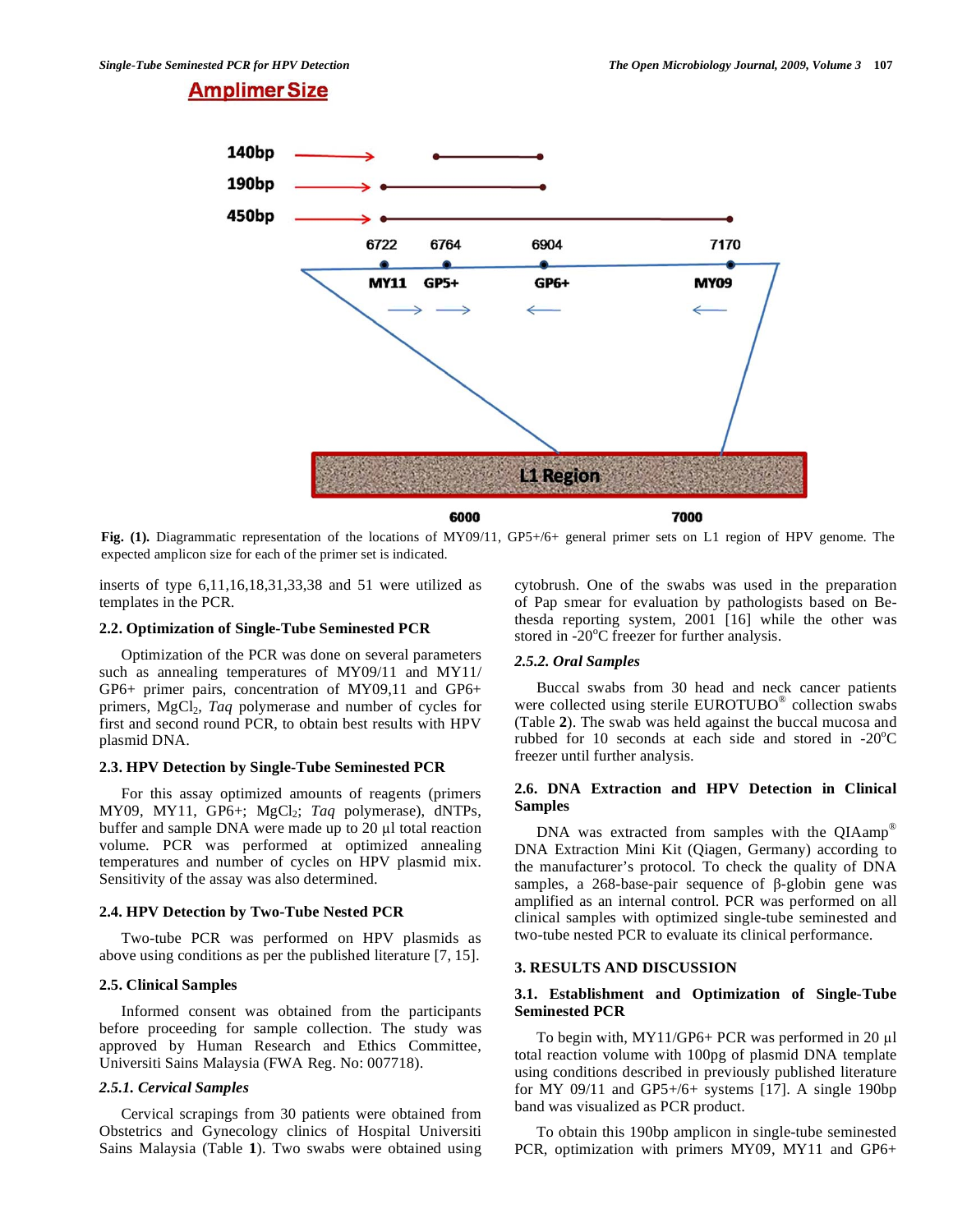**Table 1. Detection of HPV in the Cervical Scrapings of Clinically Suspected Patients by Two-Tube Nested and Single-Tube Seminested PCR** 

| Case no.         | <b>Diagnosis</b>                | Age    | <b>Two-Tube Nested PCR</b> | <b>Single-Tube Seminested PCR</b> |
|------------------|---------------------------------|--------|----------------------------|-----------------------------------|
| $1\,$            | $\mbox{Normal}$                 | $36\,$ | $\overline{\phantom{a}}$   | $\overline{a}$                    |
| $\sqrt{2}$       | CIN1                            | 54     |                            | $^+$                              |
| $\sqrt{3}$       | Normal                          | 60     |                            | $^+$                              |
| $\overline{4}$   | Normal                          | $31\,$ | $^+$                       | $^+$                              |
| $\sqrt{5}$       | CIN1                            | $48\,$ |                            | $^+$                              |
| $\sqrt{6}$       | $\mbox{Normal}$                 | $40\,$ | $\overline{\phantom{a}}$   | $\overline{\phantom{a}}$          |
| $\boldsymbol{7}$ | <b>STD</b>                      | $42\,$ |                            | $^+$                              |
| $\,8\,$          | $\rm CIN1$                      | $62\,$ |                            | $^+$                              |
| $\overline{9}$   | $\mbox{Normal}$                 | 39     | $\overline{\phantom{a}}$   | $\overline{\phantom{a}}$          |
| $10\,$           | $\mbox{Normal}$                 | 51     | $^+$                       | $^+$                              |
| $11\,$           | $\mbox{Normal}$                 | $42\,$ | $\overline{\phantom{a}}$   | $\overline{\phantom{a}}$          |
| $12\,$           | $\rm CIN1$                      | 39     |                            | $\boldsymbol{+}$                  |
| $13\,$           | CIN1                            | 62     | $^+$                       | $^+$                              |
| 14               | <b>STD</b>                      | $36\,$ | $^+$                       | $^+$                              |
| 15               | <b>STD</b>                      | $41\,$ |                            | $^+$                              |
| $16\,$           | $\mbox{Normal}$                 | $41\,$ | $\overline{\phantom{a}}$   | $\blacksquare$                    |
| $17\,$           | $\mbox{Normal}$                 | $46\,$ | $^+$                       | $^+$                              |
| $18\,$           | $\mbox{Normal}$                 | $48\,$ | $\hspace{1.0cm} +$         | $^+$                              |
| 19               | $\rm CIN1$                      | 57     | $\overline{\phantom{a}}$   | $\overline{\phantom{a}}$          |
| $20\,$           | $\mbox{Normal}$                 | $50\,$ | $^+$                       | $^+$                              |
| $21\,$           | $\rm CIN2$                      | 64     |                            | $^+$                              |
| $22\,$           | Normal                          | $58\,$ | $\overline{\phantom{a}}$   | $\overline{\phantom{a}}$          |
| $23\,$           | $\mbox{Normal}$                 | 61     | $\overline{\phantom{a}}$   | $\overline{\phantom{a}}$          |
| $24\,$           | <b>STD</b>                      | $40\,$ |                            | $^+$                              |
| $25\,$           | CIN1                            | $46\,$ |                            | $^+$                              |
| $26\,$           | $\mbox{Normal}$                 | $35\,$ | $\overline{\phantom{a}}$   | $\overline{\phantom{a}}$          |
| $27\,$           | ${\hbox{\footnotesize\rm STD}}$ | $38\,$ | $\qquad \qquad +$          | $\boldsymbol{+}$                  |
| $28\,$           | $\mbox{Normal}$                 | 49     | $\overline{\phantom{a}}$   | $\overline{\phantom{a}}$          |
| $29\,$           | $\rm CIN2$                      | 53     | $\overline{\phantom{a}}$   | $\boldsymbol{+}$                  |
| $30\,$           | $\mbox{Normal}$                 | $41\,$ | $\overline{\phantom{a}}$   | $\overline{\phantom{a}}$          |

CIN 1=Cervical Intraepithelial Neoplasia Grade I; CIN2=Cervical Intraepithelial Neoplasia Grade II; STD=Sexually transmitted disease; +=positive; -=negative.

was done. To allow for the difference in annealing temperatures, the melting temperatures (*Tm*s) of outer and inner primer pairs were established more than 10°C apart. The highest amplification was observed at 53.0°C &  $40.0$ °C for MY09/11 and MY11/GP6+ primer pairs respectively. The substantially higher first round annealing temperature  $(53^{\circ}C)$ prevented the second round primers annealing to the template DNA until the temperature was reduced to  $40.0^{\circ}$ C at the start of the second round of amplification.

 The optimization for the primer concentration was done by varying the concentration of one primer, keeping the other two primer concentrations fixed. As the concentration of MY09 was decreased, the 450bp band became less visible and was replaced by a 190 bp band at 1 pmole of MY09 primer (Fig. **2**). A concentration of 2.5 pmole for other outer primer MY09 was sufficient for optimum product formation in both amplification rounds of seminested PCR. Concentration of MY09 lower than 2.5 pmole resulted in only one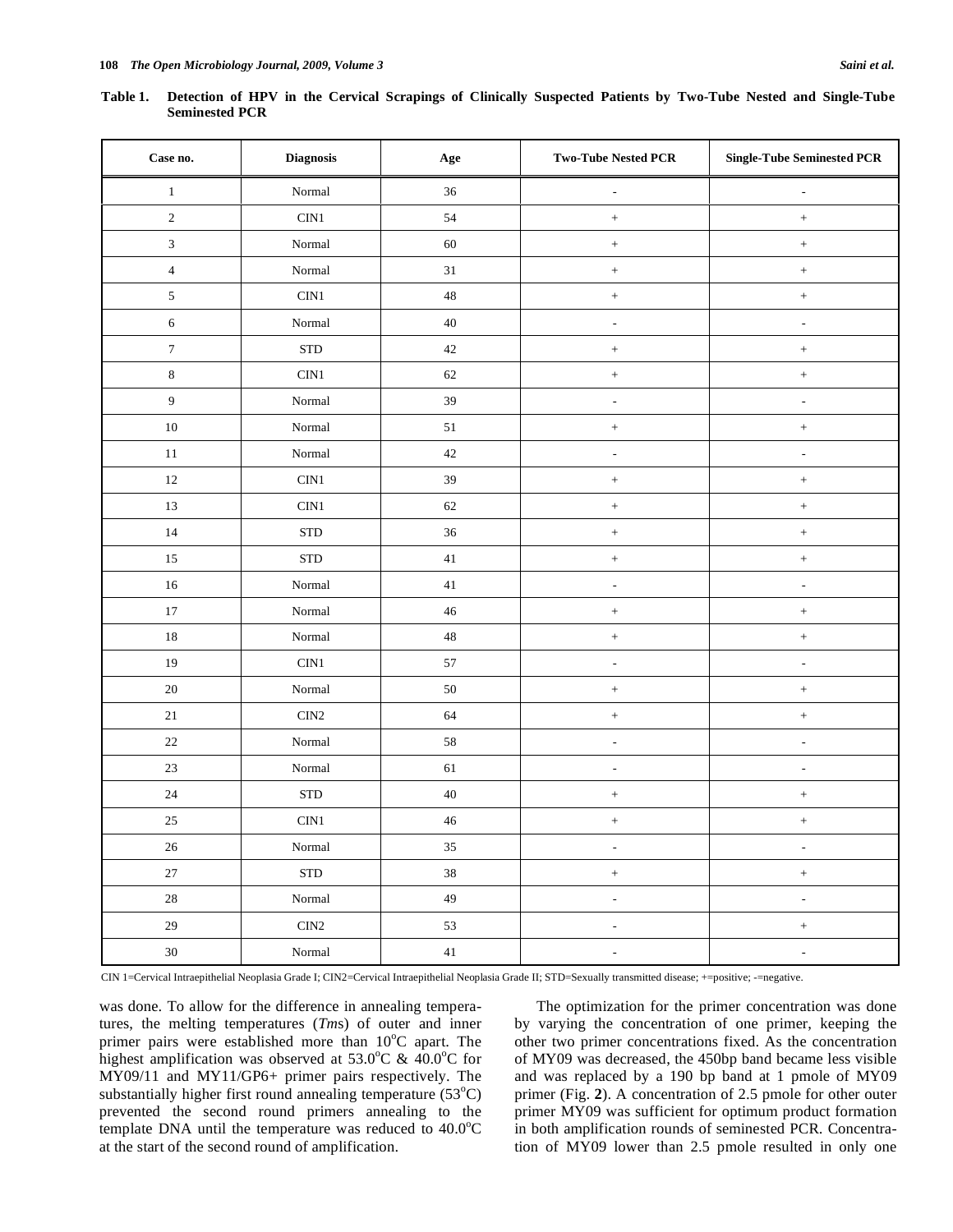| Case no.         | <b>Diagnosis</b>      | <b>Stage</b> | Age    | <b>Sex</b>  | <b>Two-Tube Nested</b>   | <b>Single-Tube Seminested</b>    |
|------------------|-----------------------|--------------|--------|-------------|--------------------------|----------------------------------|
| $\mathbf{1}$     | Laryngeal cancer      | IV           | 69     | $\mathbf F$ |                          | $\overline{a}$                   |
| $\overline{c}$   | Nasopharyngeal cancer | IV           | 33     | М           | $^{+}$                   | ÷,                               |
| 3                | Oral cancer           | $\mathbf{I}$ | 47     | M           | $\overline{\phantom{a}}$ | $\overline{a}$                   |
| $\overline{4}$   | Tonsillar cancer      | IV           | 73     | $\mathbf F$ | $^{+}$                   | $\ddot{}$                        |
| 5                | Oral cancer           | IV           | 53     | M           | $\overline{a}$           | $\overline{a}$                   |
| 6                | Nasopharyngeal cancer | IV           | 59     | $\mathbf M$ | $\qquad \qquad +$        | $^+$                             |
| $\boldsymbol{7}$ | Oral cancer           | Ш            | 53     | М           | $\qquad \qquad +$        | $\! +$                           |
| 8                | Nasopharyngeal cancer | $\bf{I}$     | 51     | $\mathbf F$ | L,                       | ÷,                               |
| 9                | Parotid Gland cancer  | NA           | 59     | $\mathbf F$ | $\overline{a}$           | L,                               |
| 10               | Laryngeal cancer      | IV           | 73     | $\mathbf M$ | $^{+}$                   | $^+$                             |
| 11               | Nasopharyngeal cancer | IV           | 53     | $\mathbf F$ | $^{+}$                   | $\overline{a}$                   |
| 12               | Nasopharyngeal cancer | IV           | 28     | $\mathbf F$ | $\boldsymbol{+}$         | $^+$                             |
| 13               | Nasopharyngeal cancer | IV           | 50     | $\mathbf F$ | $^{+}$                   |                                  |
| 14               | Nasopharyngeal cancer | IV           | 55     | $\mathbf F$ | $+$                      | $+$                              |
| 15               | Nasopharyngeal cancer | IV           | 57     | $\mathbf M$ | $+$                      | $^+$                             |
| 16               | Nasopharyngeal cancer | IV           | 67     | М           | L,                       | $\overline{a}$                   |
| 17               | Nasopharyngeal cancer | IV           | 19     | М           | $\qquad \qquad +$        | $\ddot{}$                        |
| 18               | Nasopharyngeal cancer | ${\rm IV}$   | 58     | $\mathbf M$ | $\overline{a}$           | $\overline{a}$                   |
| 19               | Oral cancer           | П            | 71     | М           | $\qquad \qquad +$        | $^+$                             |
| 20               | Nasopharyngeal Cancer | IV           | 71     | М           | $\overline{a}$           | $\overline{a}$                   |
| 21               | Nasopharyngeal cancer | IV           | 47     | M           | $\qquad \qquad +$        | $^+$                             |
| 22               | Laryngeal cancer      | $\bf{I}$     | 39     | $\mathbf F$ | $\overline{\phantom{a}}$ | $\overline{a}$                   |
| 23               | Nasopharyngeal cancer | IV           | 60     | M           | $\overline{\phantom{a}}$ | $\overline{a}$                   |
| 24               | Oral cancer           | IV           | 69     | $\mathbf F$ | $\qquad \qquad +$        | $\! +$                           |
| $25\,$           | Nasopharyngeal cancer | IV           | 30     | M           | $\qquad \qquad +$        | $^+$                             |
| $26\,$           | Tonsillar cancer      | IV           | 58     | F           | $^{+}$                   | $\begin{array}{c} + \end{array}$ |
| 27               | Oropharyngeal cancer  | IV           | 75     | $\mathbf M$ | $\, +$                   | $\boldsymbol{+}$                 |
| $28\,$           | Nasopharyngeal cancer | ${\rm IV}$   | $32\,$ | $\mathbf M$ | $\, +$                   | $\boldsymbol{+}$                 |
| 29               | Sinonasal cancer      | NA           | 65     | $\mathbf F$ | $^+$                     | $^+$                             |
| $30\,$           | Sinonasal cancer      | NA           | 53     |             | $\blacksquare$           | $\overline{\phantom{a}}$         |

**Table 2. Detection of HPV in the Buccal Swabs of Head and Neck Cancer Patients by Two-Tube Nested and Single-Tube Seminested PCR** 

 $+=$  positive;  $==$  negative. NA = not available.

band of 190 bp signifying that its concentration was too low to give any product to be used as a template for MY11/GP6+ primers. A concentration higher than 2.5 pmole for MY09 also gave only one band which was of 450 bp, indicating that no MY11/GP6+ product formation occurred.

 Different combinations of number of cycles were used, i.e. 5 and 30, 10 and 30, 20 and 30, 20 and 20, 30 and 30, for first and second round PCR respectively, to determine the optimum number of cycles. An increase in the first round of PCR cycles resulted in a strong MY09/11 band (450 bp) while an increase in second round cycles resulted in a strong MY11/GP6+ band (190 bp). In order to achieve clearly detectable amplification of the 190 bp product in the shortest overall time without any nonspecific bands, PCR with 10 cycles in the first round followed by 30 cycles for the second round was found to provide the best results.

 As a result of optimizing PCR parameters, conditions for amplification were as follows:  $1.5$  mM MgCl<sub>2</sub>,  $200$  mM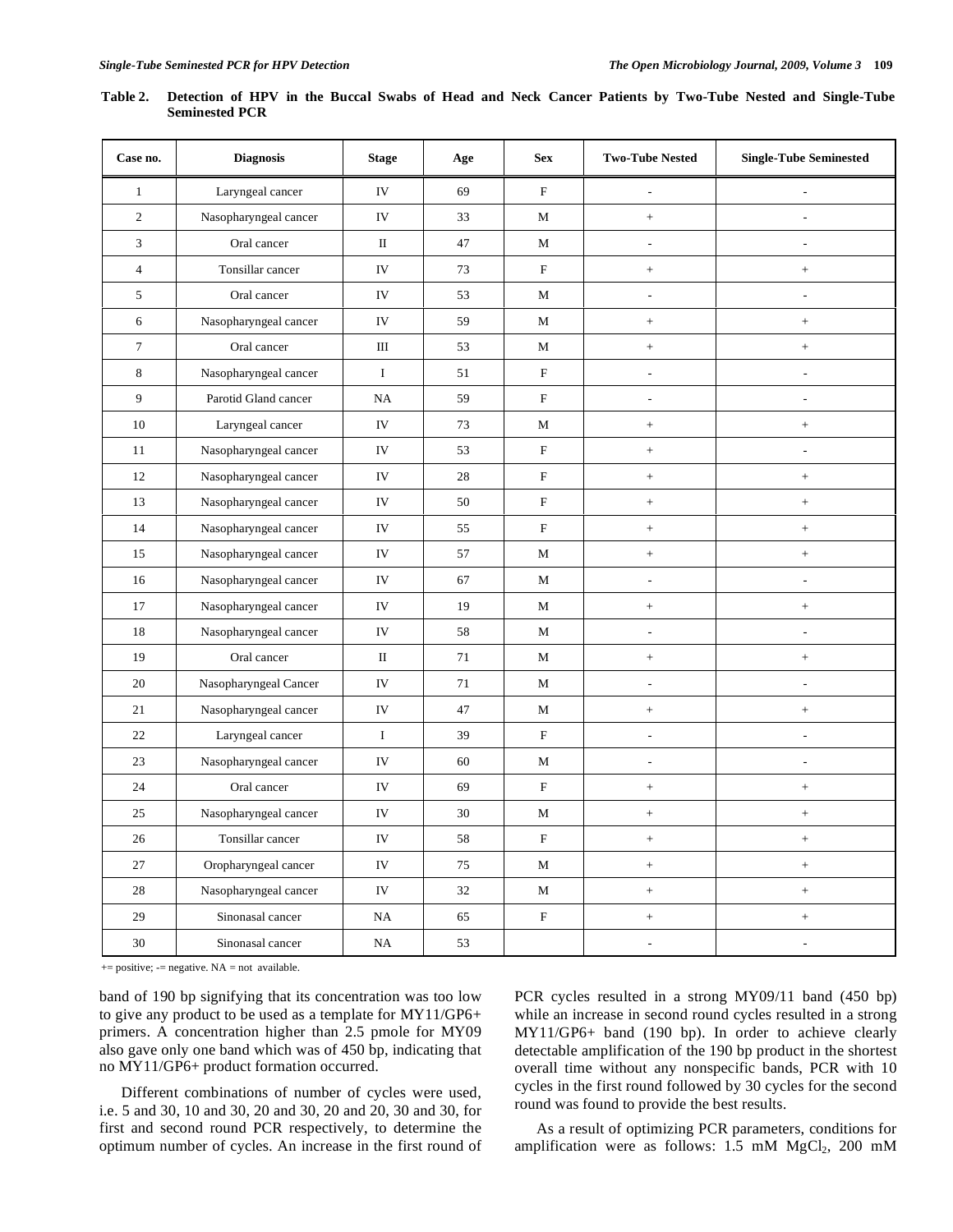dNTP mixture, 10 pmol of MY11 and GP6+ primers, 2.5 pmol of MY09 primer, and 1 U of hot start *Taq* polymerase (Fermentas) per  $20 \text{ }\mu\text{l}$  of the reaction mixture. Initial denaturation occurred at 95°C for 3 min, followed by 10 cycles of 95<sup>o</sup>C for 30 s, 53<sup>o</sup>C for 30 s, and 72<sup>o</sup>C for 30 s. This was followed by another 30 cycles of  $95^{\circ}$ C for 30 s,  $40^{\circ}$ C for 30 s, and  $72^{\circ}$ C for 30 s. A final extension was done at  $72^{\circ}$ C for 7 min.

#### **3.2. Evaluation of Single-Tube and Two-Tube PCR on HPV Plasmids**

 The optimized single-tube seminested PCR performed on plasmids with different HPV genotype inserts produced amplicons of either 190 bp or 450 bp or both (Fig **3A**). Results for two-tube nested PCR are shown in Fig **3B**. The identity of the bands was further confirmed to be that of the HPV-L1 region by sequencing (data not shown). The results of singletube seminested were comparable with that of two-tube nested using plasmids with HPV genotype inserts.

 Figs. (**4A** and **4B**) show the sensitivity of single-tube seminested PCR and two-tube nested PCR. The detection limit for seminested PCR was also found to have a comparable sensitivity up to a concentration of 1 fg of HPV DNA.

Two-tube nested PCR gave brightest band at 10 pg, which suggests that excessive DNA template available at the start of second round of GP nested PCR might inhibit the PCR reaction resulting in false negative results. Furthermore, twotube nested PCR gave amplicons at 140, 190 and 450 bp due to cross-reaction between different primers. No such crossreactivity was seen with single-tube seminested PCR.

#### **3.3. Evaluation of Single-Tube and Two-Tube PCR on Clinical Samples**

 The results of HPV DNA detection in the cervical scrapings and buccal swabs by single-tube seminested and two-tube nested PCR are shown in Table **1** and Table **2** respectively. The results of our assay were comparable with that of two-tube nested PCR. Nineteen cervical swabs (63.3%) and 17 buccal swabs (56.7%) were found to be positive for HPV by single-tube PCR. With two-tube, 18 cervical samples (60%) and 19 buccal samples (63.3%) were positive for HPV. Analysis of the quality of DNA of the two buccal swabs positive by two-tube but negative by singletube assay revealed low concentration of DNA as compared to other samples. The higher positivity in two-tube could also have been due to false positivity by cross contamination during nested step. In the cervical samples, the concentration



**Fig. (2).** PCR products of optimization of MY09 primer concentration run on 2% agarose gel. Primer at various concentrations [pmol], lanes 1-9. M = 100bp DNA marker, lane1 = 10.0, 2 = 7.5, 3 = 5.0, 4 = 2.5, 5 = 1.0, 6 = 0.5, 7 = 0.1, 8 = 0.05, 9 = 0.01.



Fig. (3). Evaluation of single-tube seminested and two-tube nested PCRs on HPV plasmids of genotypes 6,11,16,18,31,33,38 and 51. A: Single tube seminested PCR products with amplicons of 450 bp and/or 190 bp. **B:** Two-tube nested PCR wıth amplicons of 140bp after second round PCR. Non-specific bands are also visible.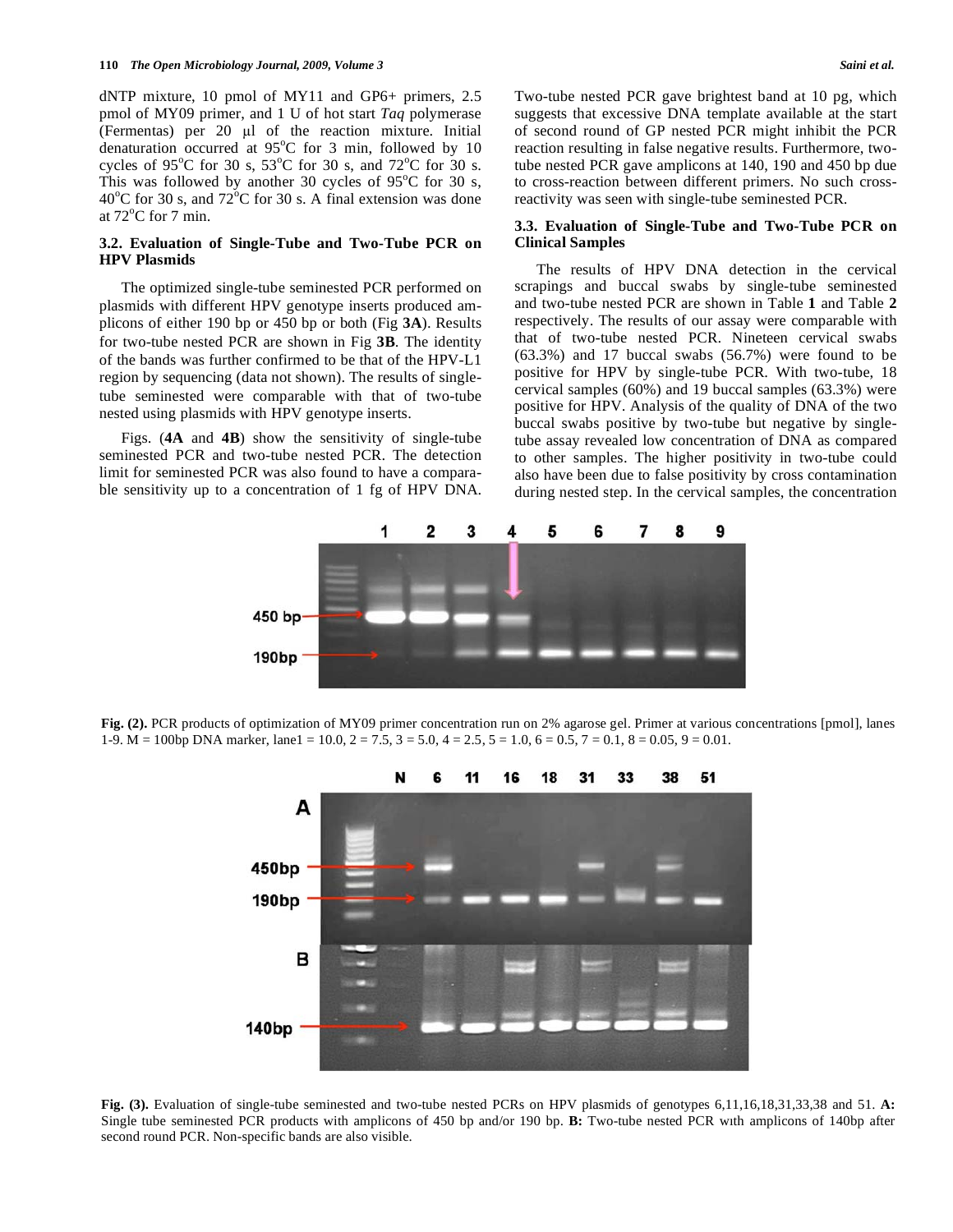

**Fig. (4).** Detection limits for single-tube seminested and two-tube nested PCR when tested on pooled HPV plasmid DNA. **A**: PCR products for single-tube seminested showing detection sensitivity of up to 1 fg HPV DNA. **B**: PCR products for two-tube nested, after second PCR step showing same detection sensitivity.

of one discordant sample was relatively high as compared to other samples which may have resulted in a false negative result seen in the two-tube assay as explained above. This was a preliminary clinical evaluation of the assay we developed using a relatively small number of samples. We intend to carry out further assessment on more samples to better evaluate the single-tube seminested assay.

 In this study, we have described an improved nested amplification system for HPV in which the reagents of both PCR rounds were included in a single tube to eliminate the risk of contamination in two-tube PCR at the nesting step. Further, as designing a system with short final amplification products greatly increases its amplification efficiency [18]; single-tube seminested gave the final amplification product of 190 bp which was less than half the size of MY09-MY11 product.

## **4. CONCLUSION**

 Single-tube seminested PCR was developed and evaluated for the detection of HPV DNA in plasmids with HPV inserts and clinical samples. Preliminary results show that our assay appears to be well suited for detecting HPV in cervical as well as buccal swabs. Further evaluation using larger number of samples is in progress. As this method is rapid, highly sensitive and has minimum cross contamination, it has a potential in screening high-risk patients and epidemiological studies.

#### **5. ACKNOWLEDGEMENTS**

 The authors would like to thank Prof E. M. deVilliers for providing the plasmids of HPV 6, 11, 16 and 18, Dr Micheal Favre for providing the plasmid of HPV 33 and Dr Lorincz for providing the plasmid of HPV 31, 38, and 51 which were

used in this study. This study was supported by "Science fund" provided by MOSTI, *Grant No- 305/PPSG/6113208.* 

#### **6. REFERENCES**

- [1] Walboomers JM, Jacobs MV, Manos MM, *et al*. Human papillomavirus is a necessary cause of invasive cervical cancer worldwide. J Pathol 1999; 189: 12-9.
- [2] Franceschi S, Bidoli E, Herrero R, Munoz N. Comparison of cancers of the oral cavity and pharynx worldwide: etiological clues. Oral Oncol 2000; 36: 106-15.
- [3] Paz IB, Cook N, Odom-Maryon T, Xie Y, Wilczynski SP. Human papillomavirus (HPV) in head and neck cancer. Cancer 1997; 79: 595-604.
- [4] Pizzighella S, Pisoni G, Bevilacqua F, Vaona A, Palu G. Simultaneous polymerase chain reaction detection and restriction typing for the diagnosis of human genital papillomavirus infection. J Virol Methods 1995; 55: 245-56.
- [5] Remmerbach TW, Brinckmann UG, Hemprich A, Chekol M, Kuhndel K, Liebert UG. PCR detection of human papillomavirus of the mucosa: comparison between MY09/11 and GP5+/6+ primer sets. J Clin Virol 2004; 30: 302-8.
- [6] Giovannelli L, Lama A, Capra G, Giordano V, Arico P, Ammatuna P. Detection of human papillomavirus DNA in cervical samples: analysis of the new PGMY-PCR compared to the hybrid capture II and MY-PCR assays and a two-step nested PCR assay. J Clin Microbiol 2004; 42: 3861-4.
- [7] Saini R, Shen TH, Othman NH, Santhanam J, Othman N, Tang TH. Evaluation of polymerase chain reaction (PCR) method and hybrid capture II (HCII) assay for the detection of human papillomavirus in cervical scrapings. Med J Malaysia 2007; 62: 206-9.
- [8] Hubbard RA. Human papillomavirus testing methods. Arch Pathol Lab Med 2003; 127: 940-5.
- [9] Lusi EA, Guarascio P, Presutti C, Villani R, Pellicelli A, Soccorsi F. One-step nested PCR for detection of 2 LTR circles in PBMCs of HIV-1 infected patients with no detectable plasma HIV RNA. J Virol Methods 2005; 125: 11-3.
- [10] Cartwright NH, Cassia LJ, Easton AJ, Morris AG. Detection of human papillomavirus in vulval carcinoma using semi-nested PCR and restriction enzyme typing: a rapid and sensitive technique. Clin Mol Pathol 1996; 49: M236-9.